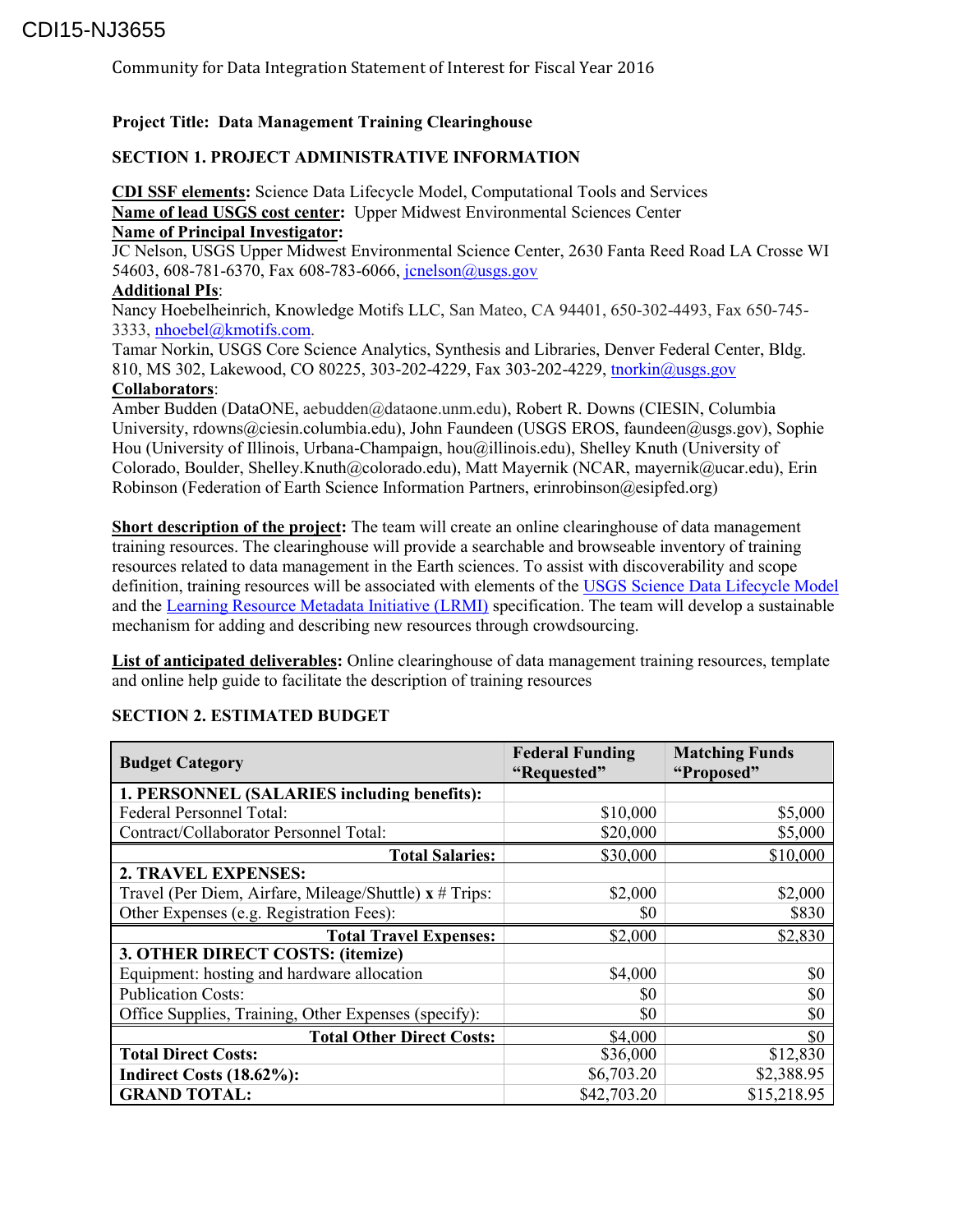# CDI15-NJ3655

Community for Data Integration Statement of Interest for Fiscal Year 2016

## **SECTION 3. PROJECT SUMMARY**

Many organizations, government agencies and academic institutions in the U.S. and abroad have developed excellent educational resources to inform and train scientists and their information partners about best practices in data management. Some of these resources are focused on data management within specific domains. It has been our experience that educational resources are often difficult to locate, as they are spread out across numerous websites. In addition, resources are often difficult to evaluate with respect to their effectiveness and their relationship to a specific domain or framework. To address this need, a group of organizations that have experience creating, presenting and distributing data management training resources will collaborate to establish a clearinghouse for data management training in the Earth sciences.

This project will build on previous CDI-funded projects, including the [Science Data Lifecycle Model](http://www.usgs.gov/datamanagement/why-dm/lifecycleoverview.php) (part of the [CDI Science Support Framework\)](http://www.usgs.gov/cdi/about.html) and the [USGS Data Management website.](http://www.usgs.gov/datamanagement/) Although both of these were focused within the USGS, the proposed project will have a broad scope and will involve collaboration with academic institutions and non-governmental organizations and communities. An advisory group of interested and committed organizations has been formed to guide and support the project; represented organizations include the Federation of Earth Sciences, DataONE, USGS Core Science Analytics, Synthesis and Libraries, and Knowledge Motifs LLC. Members of the advisory group have experience creating and presenting training resources (for example, the [DataONE education modules](https://www.dataone.org/education-modules) and the [ESIP Data Management Short Course for Scientists\)](http://commons.esipfed.org/datamanagementshortcourse). The advisory group will continue its work beyond the grant period to sustain the effort.

Funds allocated for salaries would cover tasks including project management, template creation and developer support. Travel expenses are included for 2 people to present at ESIP meetings and a CDI event. Equipment costs are included for hosting the clearinghouse and hardware allocation.

|                | <b>Objectives</b>                                                                                                                                                                                                                                                                                                                                                                                                                                                                                                                                                               | <b>Timeline</b> |
|----------------|---------------------------------------------------------------------------------------------------------------------------------------------------------------------------------------------------------------------------------------------------------------------------------------------------------------------------------------------------------------------------------------------------------------------------------------------------------------------------------------------------------------------------------------------------------------------------------|-----------------|
| $\mathbf{1}$   | Develop an inventory of Data Management Training (DMT) resources, collected<br>from a search of existing online resources.                                                                                                                                                                                                                                                                                                                                                                                                                                                      | March 2016      |
| 2              | Identify and adopt a hosting environment that provides mechanisms for collecting,<br>storing, describing, browsing, and searching resources. In addition, it will allow<br>curation and description by means of crowdsourcing with appropriate vetting.<br>Current candidates for the hosting environment include ESIP Federation's<br>Commons (a content management system-supported portal using Drupal), the<br>Open Science Framework, and GitHub.                                                                                                                          | Mar-Apr<br>2016 |
| 3              | Create a template and online help guide to facilitate and promote consistency in the<br>description of DMT resources. The template will associate the resources with the<br>USGS Science Data Lifecycle model, a key component of the CDI Science<br>Support Framework. If technically possible, the template will also incorporate<br>relevant tags from the Learning Resource Metadata Initiative (LRMI)<br>specification, which is designed to improve discoverability of learning resources<br>through Google and other search engines that use Schema.org's metadata tags. | Apr 2016        |
| $\overline{4}$ | Using the template, incorporate the descriptions of the DMT resources into the<br>host environment and make them available for searching and browsing.                                                                                                                                                                                                                                                                                                                                                                                                                          | May-Aug<br>2016 |
| 5              | Assess and report on the feasibility of establishing an evaluation framework and<br>sustainable review process for the DMT resources and potential features such as<br>faceted searching.                                                                                                                                                                                                                                                                                                                                                                                       | Sept 2016       |